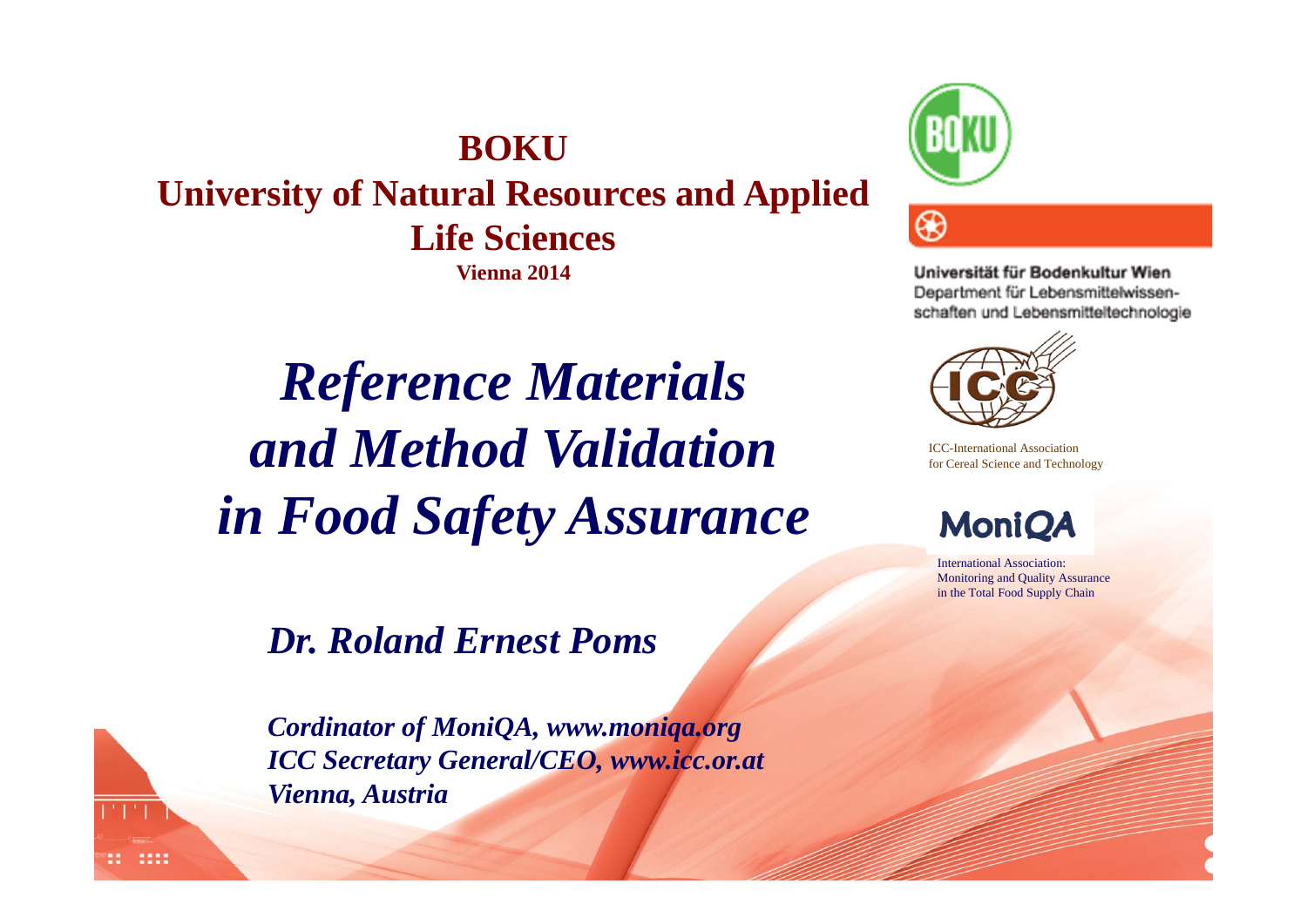# **Introduction: Dr. Roland Ernest Poms**



### Nationality: **Austria**

Education: **MSc** Food Technology and Biotechnology, BOKU, Vienna, Austria, and University of Minnesota, St. Paul, USA **PhD**, Food Technology and Biotechnology, BOKU, Vienna, Austria

> **Post Doc** in Food Safety, JRC, European Commission, Ispra, Italy

Prof., Honorary Professor in Food Safety Assessment, BOKU, Vienna, Austria

Areas: **Food Microbiology GMOs and Molecular Biology Food Allergens and Immunochemistry Cereal Science and Technology**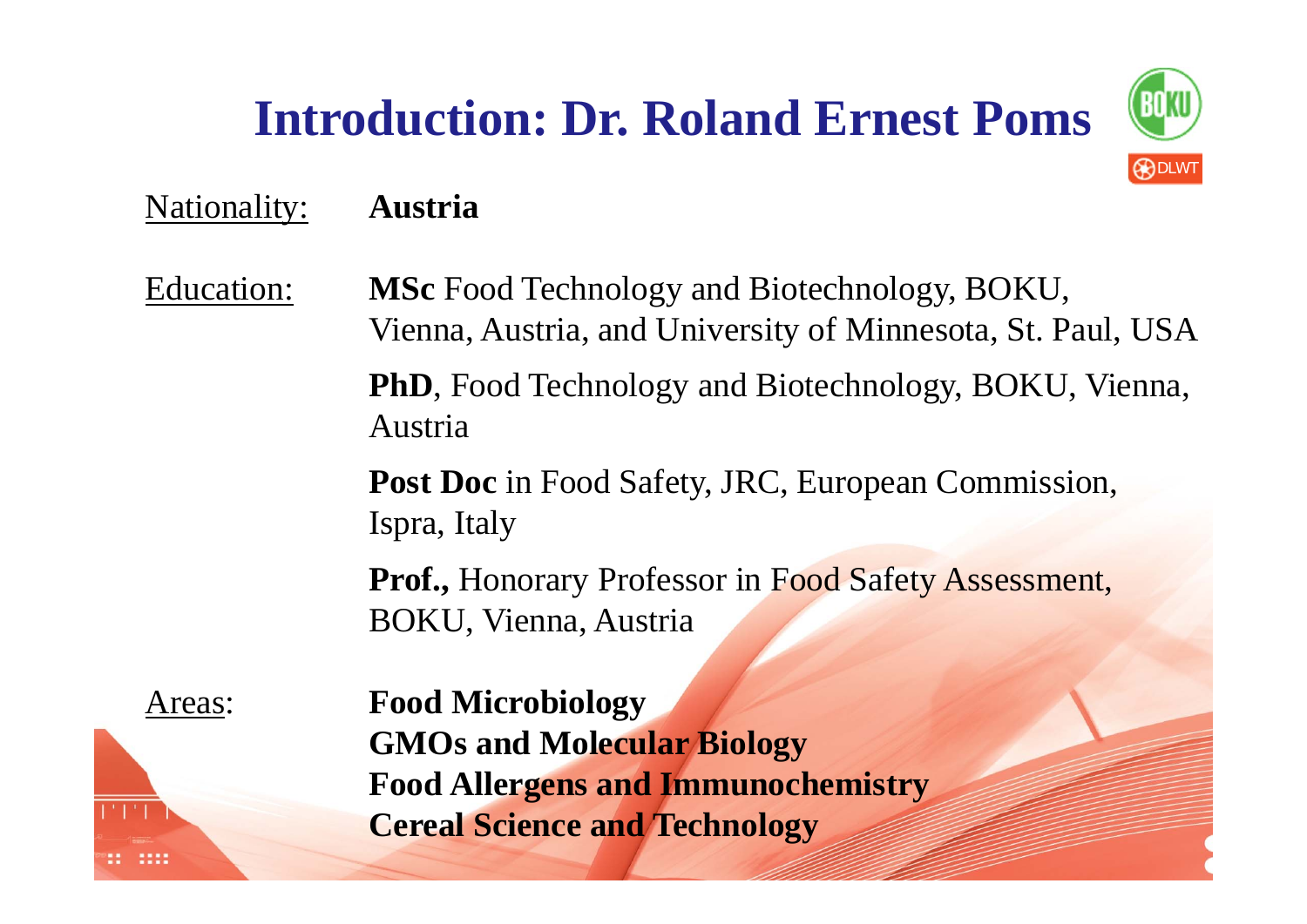### **Aim of the Workshop/Lecture**



The aim of the lecture/workshop on , Reference materials and method validation in food safety assurance" is to describe the problems and challenges involved in the international comparability and validity of analytical results in the **assurance of food safety and quality**. On the basis of practical examples the focus will be on current hot topics, such as **mycotoxins, food allergens, pathogenic micro-organisms, GMOs, etc.,** the analytical possibilities (including rapid methods), and the corresponding regulations. Additionally, an overview of international standardization bodies and examples of **international validation studies** will be given.

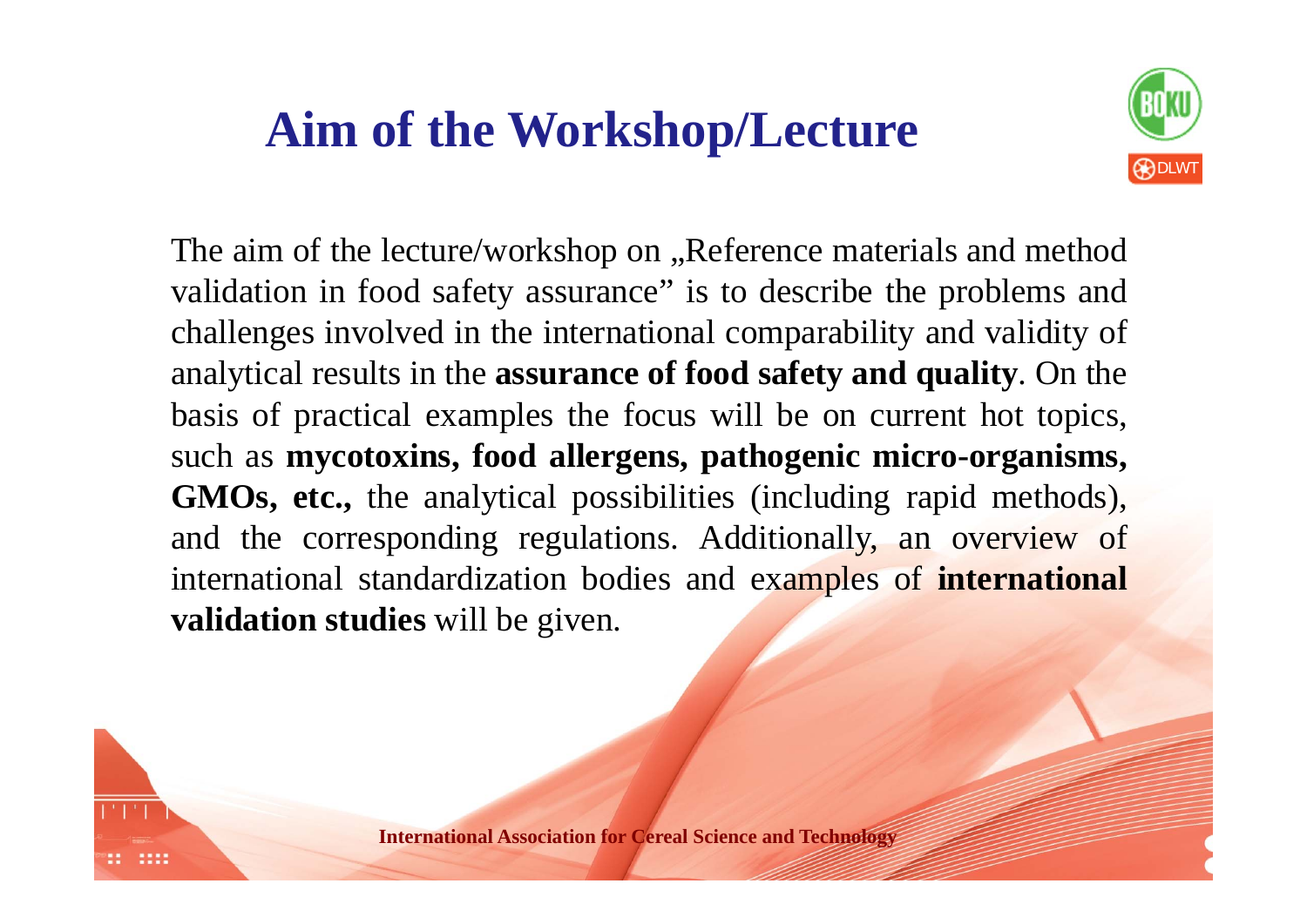### **Content of the Workshop/Lecture (1)**



- Introduction
- Current hot topics in food safety in the EU and globally legal and economical background
- From risk assessment to risk management the European example
- Trend towards rapid methods involved challenges
- Test kits and other "rapid" analytical technologies ELISA, Dipstick Assay/Lateral Flow Device (LFD) Fluorescence Polarisation Biosensors/Lab on a chip PCR + gel electrophoresis PCR-ELISA Real-Time PCR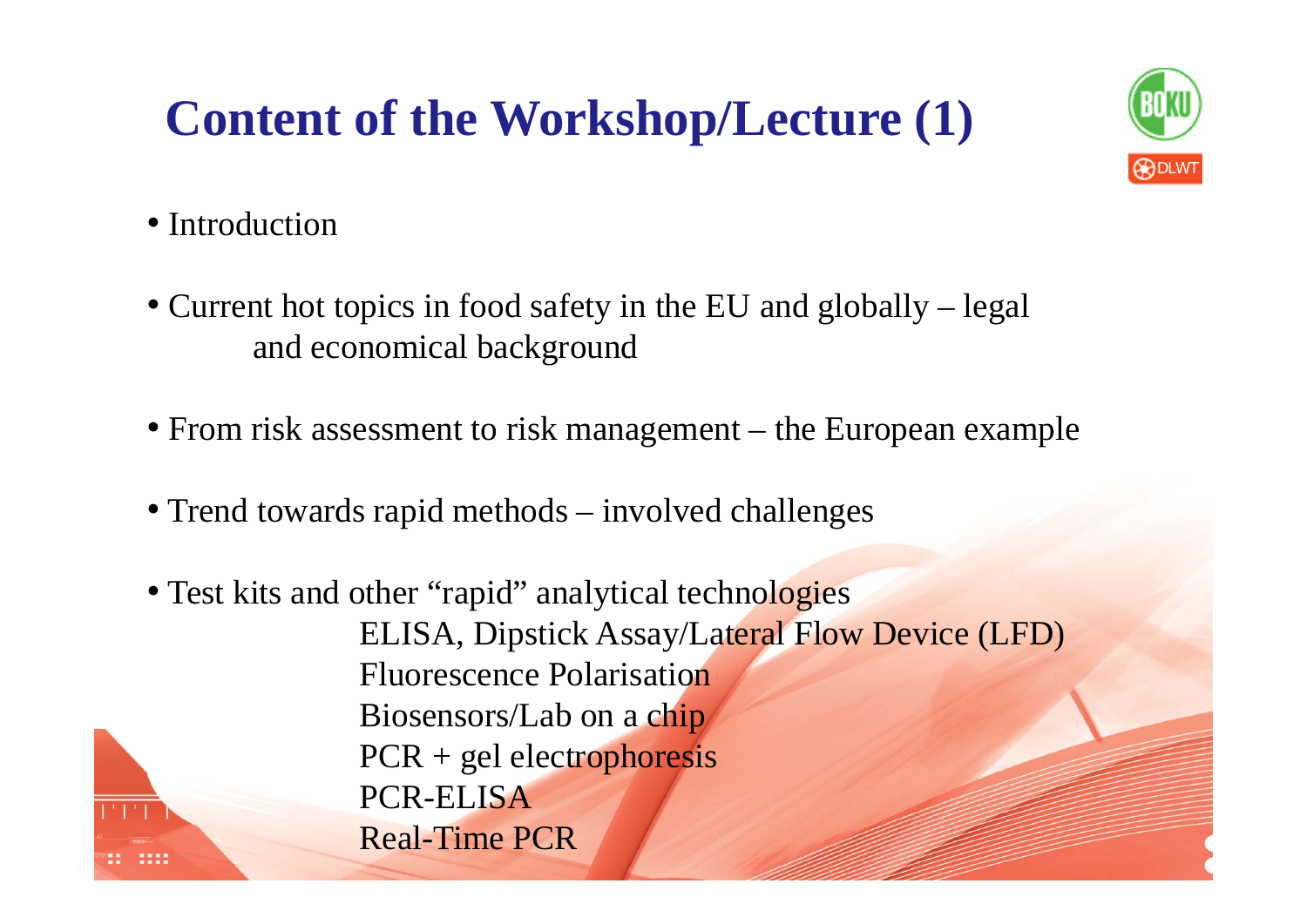### **Content of the Workshop/Lecture (2)**



- Global trade and the need for validated methods
- Requirements for reference methods and reference materials
- Validation of analytical methods and required parameters
- International Standards and Standardisation/Validation Bodies
- Case studies ISO/AOAC/IUPAC harmonised protocol validation study of peanut allergen ELISA production of reference materials for food allergen analysis

• Other international efforts

- EU projects in the food safety area
- CEN working groups
- IAM (Inter Agency Meeting)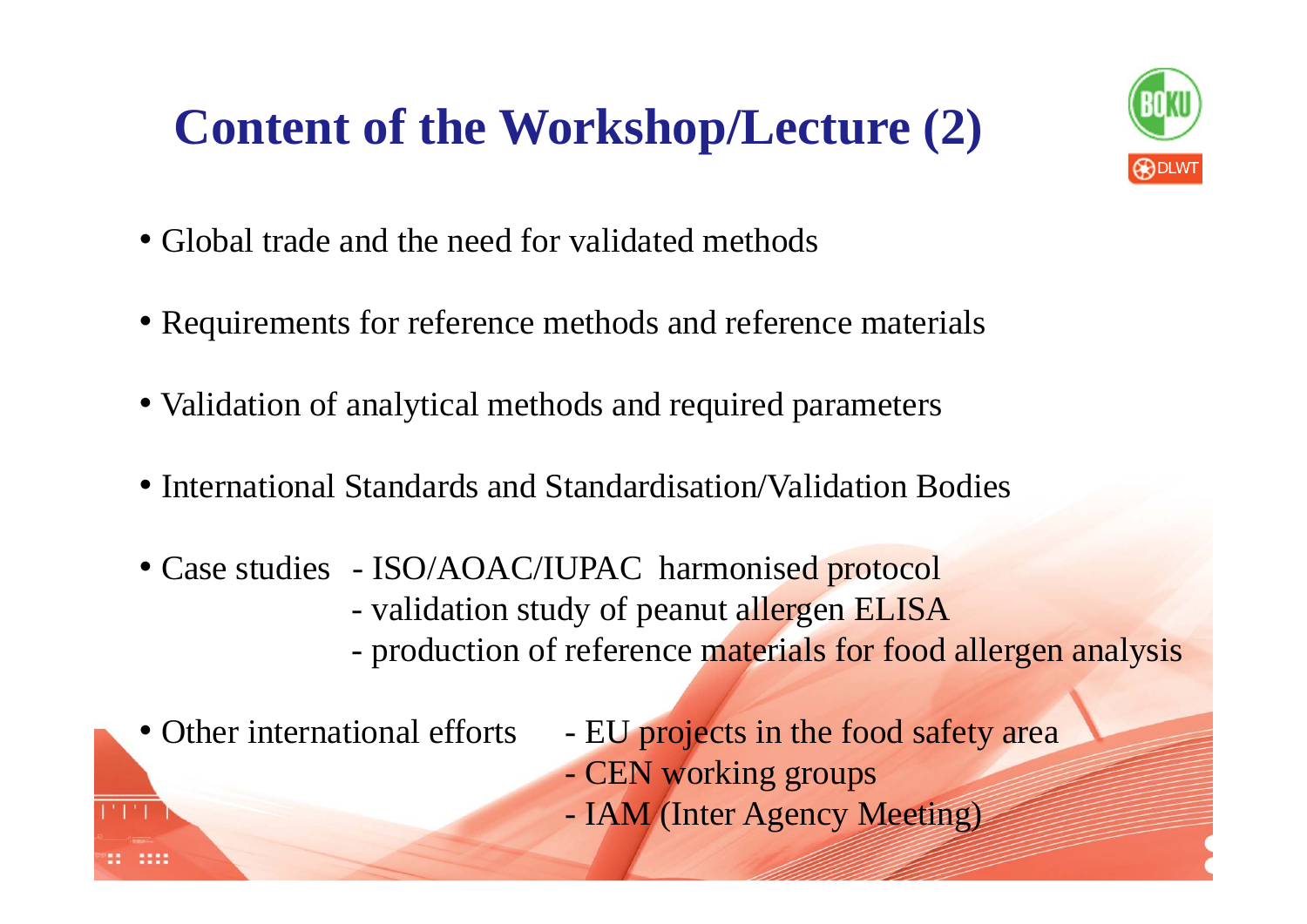# **Organisation (1)**



- Lectures will be blocked (17-21 March 2014)
- Power Point Presentations plus some demonstration material
- Powerpoints are available at BOKUonline.
- Printed booklets can be purchased for  $\epsilon$ 15.
- Excursion and invited speakers from industry and research
	- BioPure
	- RomerLabs
	- IFA Tulln
	- Quantas

• 3 ECTS from BOKU for registered students after an oral exam after completion of the lectures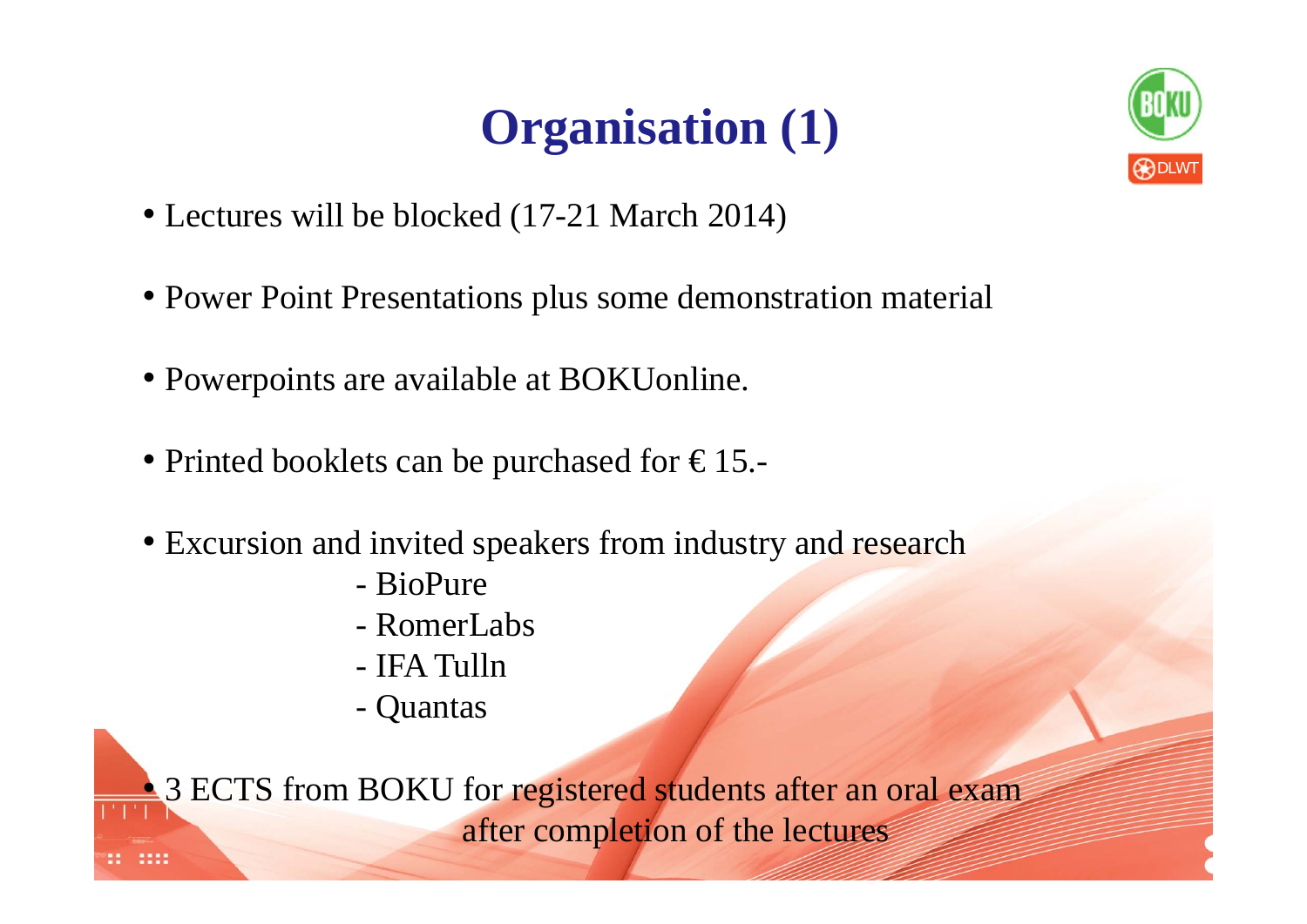## **Organisation (2)**

### **Location: BLWT**



BOKU – University of Natural Resources and Applied Life Sciences Vienna Department of Food Science and Technology, Muthgasse 18, A-1190 Vienna

### **Dates:**

17 March 2014 (Monday) 14:00-18:00 Food safety in a global context 17 March 2014 (Tuesday) 14:00-18:00 Analytical challenges in food safety

17 March 2014 (Wednesday) 13:00-18:00 **Excursion:** IFA-Tulln, Christian

Doppler Laboratory, Romer Labs, Biopure, Quantas

17 March 2014 (Thursday) 14:00-18:00 Towards reference materials for food

allergens, method validation criteria

17 March 2014 (Friday) 14:00-18:00 Terms and definitions, AOAC harmonized protocol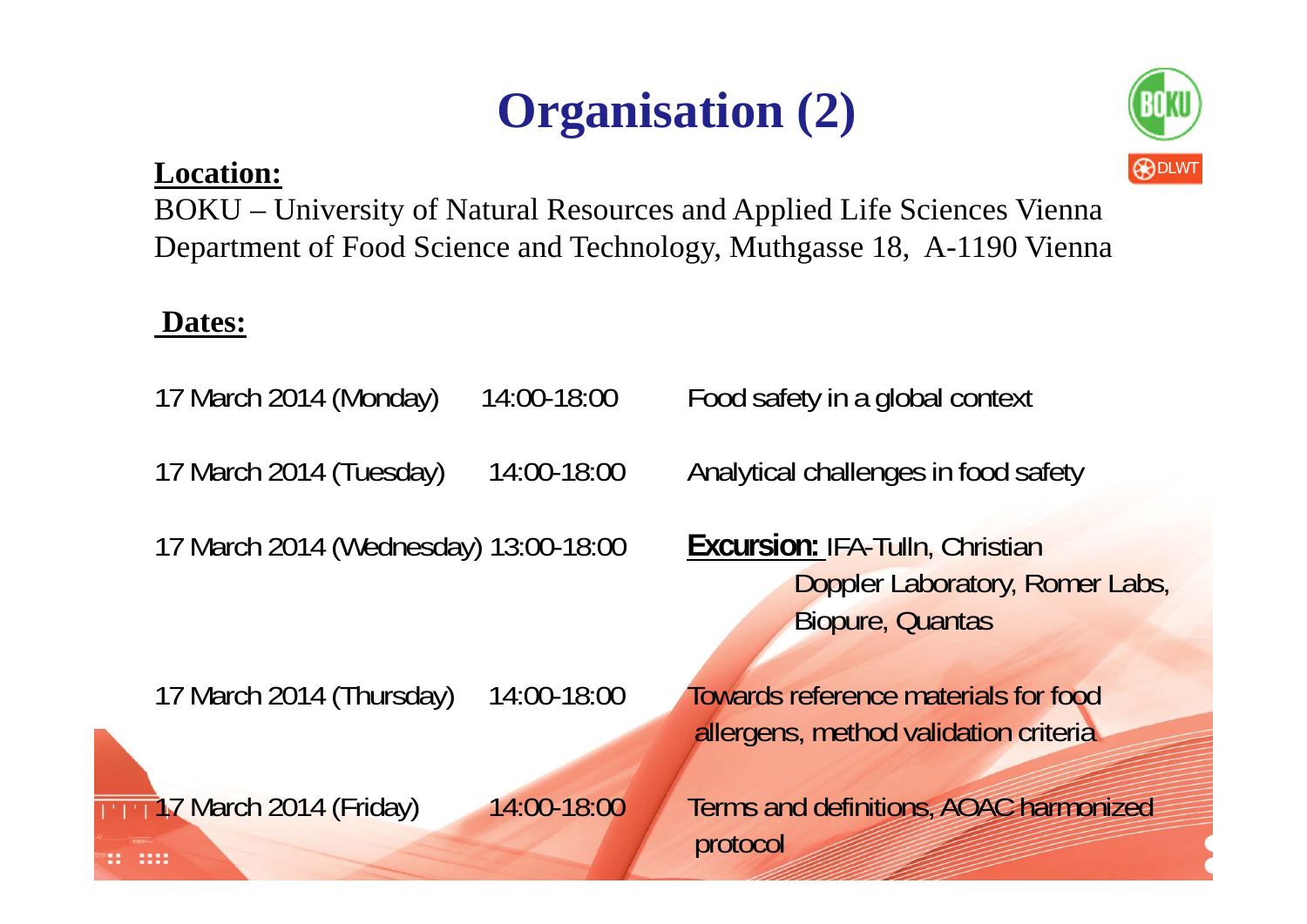## **Organisation (3)**

### **Excursion:**  $\bigcirc$



IFA-Tulln, Center for Analytical Chemistry, Department for Agrobiotechnology, Konrad Lorenz Strasse 20, A-3430 Tulln, Austria

- 14:00 -14:30 Antibody development Sabine Baumgartner
- 14:30 -15:00 Food Allergens and analytical methods Lukas Frank
- 15:00 -15:30 Mycotoxins and GMOs analytical methods (PCR, LFD, HPLC, LCMSMS) - Vera Traar
- 15:30 16:00 Reference Materials Georg Häubl
- 16:00-17:00 Visit to the laboratories and demonstration of test kits

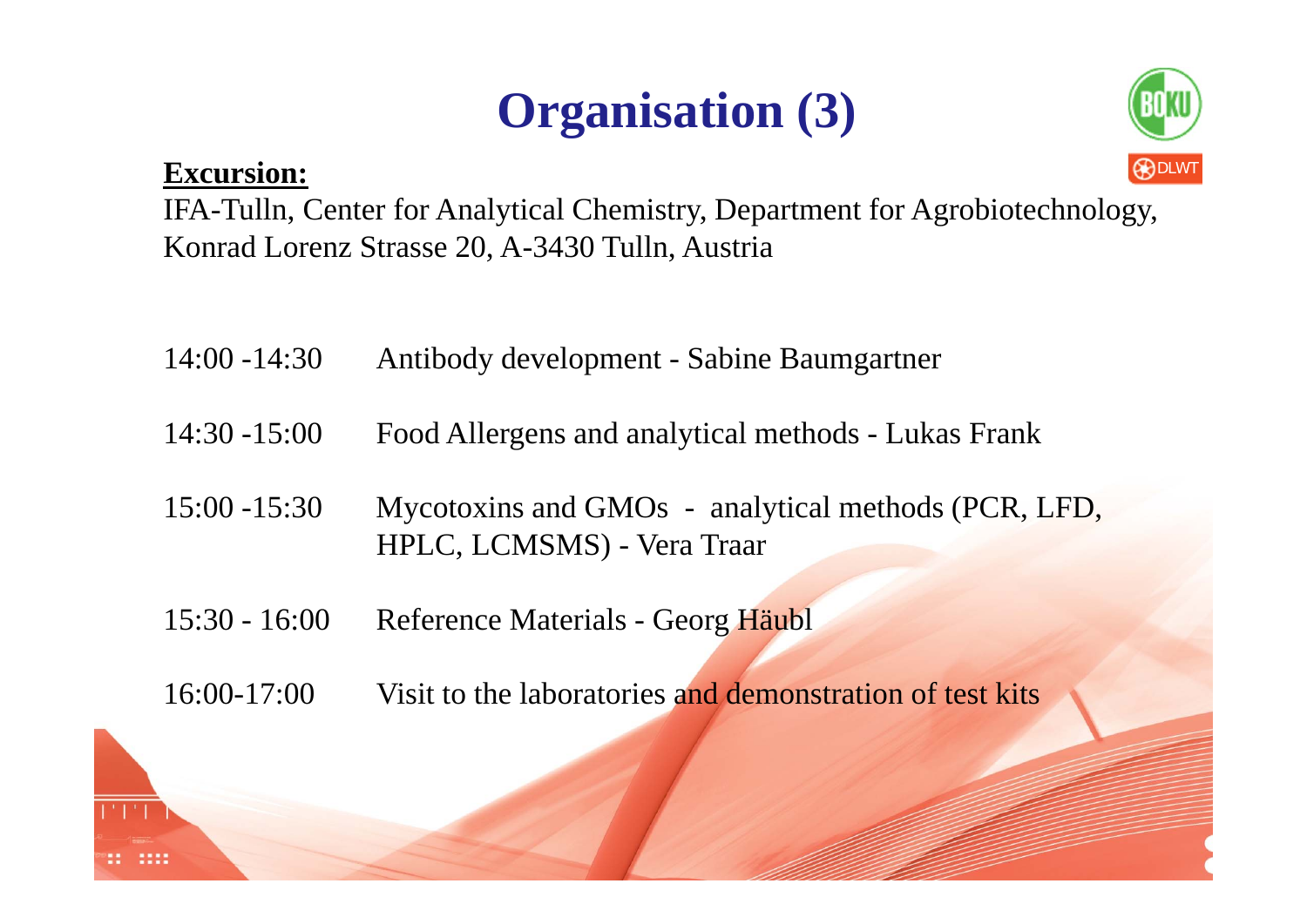



# MoniQA

 $\frac{1}{2}$  and  $\frac{1}{2}$  and  $\frac{1}{2}$  and  $\frac{1}{2}$  and  $\frac{1}{2}$  and  $\frac{1}{2}$  and  $\frac{1}{2}$  and  $\frac{1}{2}$  and  $\frac{1}{2}$  and  $\frac{1}{2}$  and  $\frac{1}{2}$  and  $\frac{1}{2}$  and  $\frac{1}{2}$  and  $\frac{1}{2}$  and  $\frac{1}{2}$  and  $\frac{1}{2}$  a **"Working for safer foods by harmonising worldwide food** " **Monitoring and Quality Assurance in the Food Supply Chain quality and safety monitoring and control strategies."**

**Contract N0. FOOD-CT-2006-36337**





**CIYTH EDAMEWOOK E** 

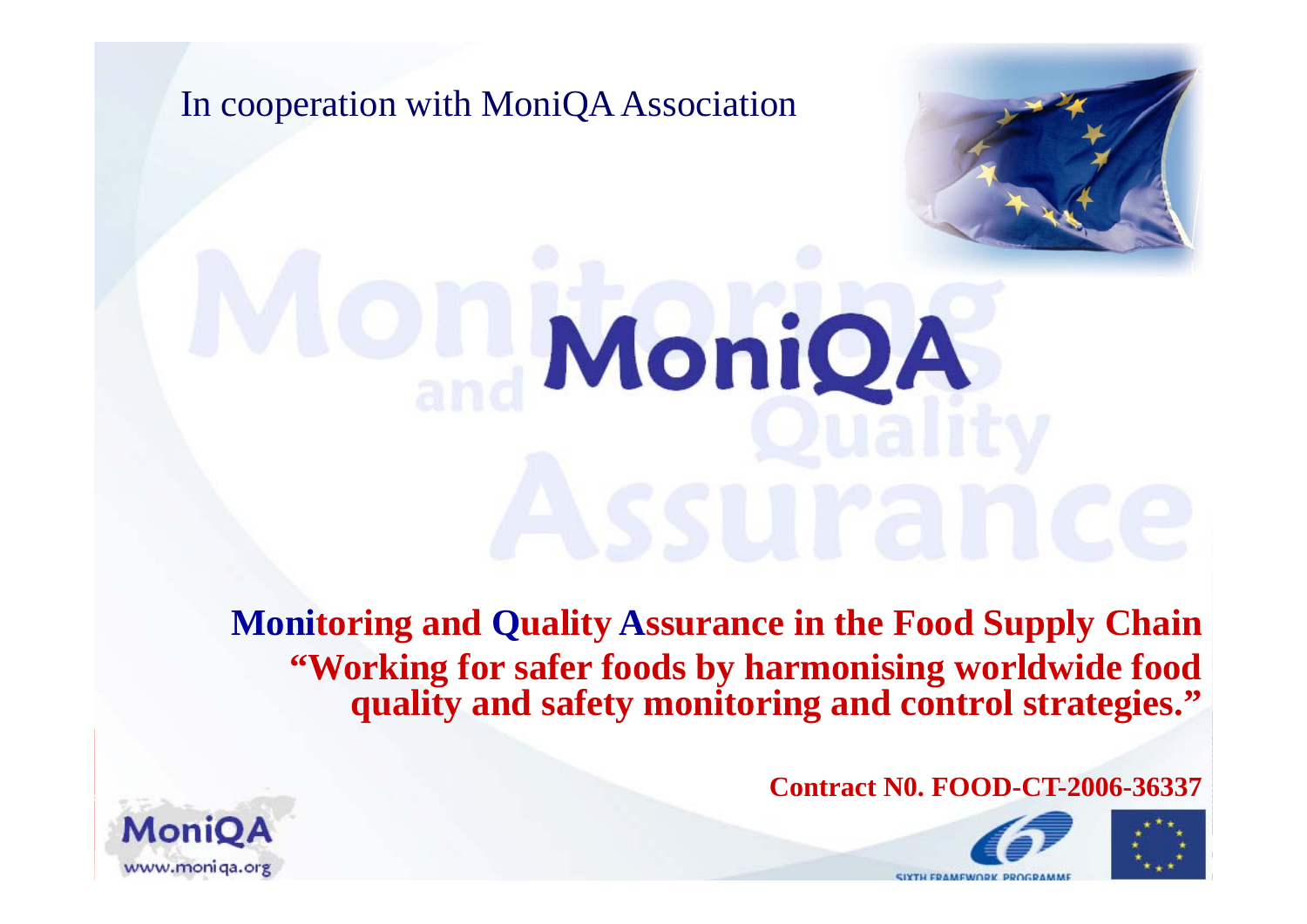# **MoniQA Association**



# **MoniQA Global Food Safety Network**

### *…providing expertise and services for effective food safety management..*

*…for food manufacturers, food retailers, international trade, food analytical laboratories, food control and regulatory bodies*

- $\triangleright$  Non profit-distributing association
- Established in July 2011
- Membership based
- Secretariat at ICC HQ in Vienna, Austria

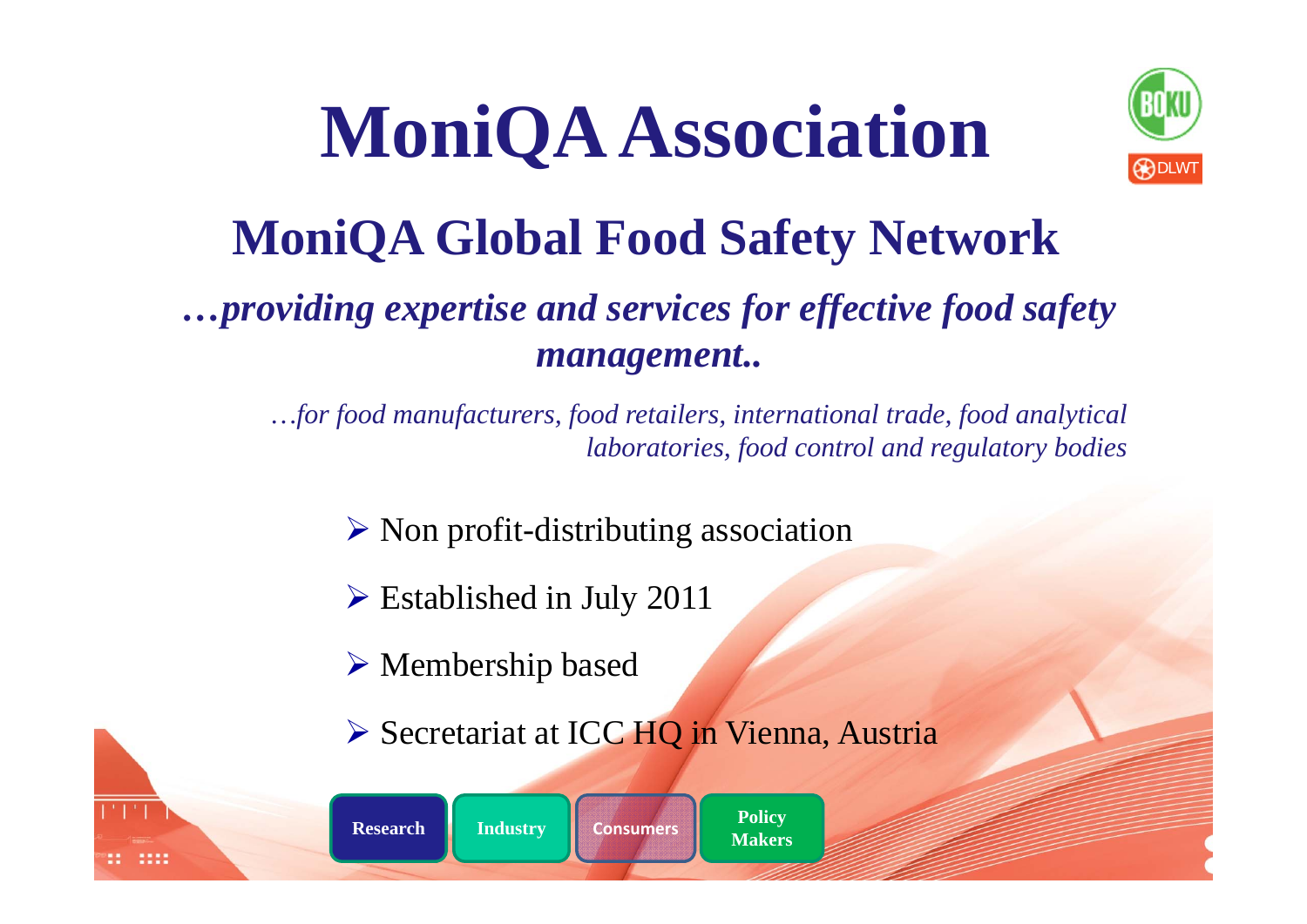

### **Organisation (3)**

|                 | <b>BOKU</b>                                                        |            |        |          | 26.03.2007           |
|-----------------|--------------------------------------------------------------------|------------|--------|----------|----------------------|
|                 | Reference Materials and Method Validation in Food Safety Assurance |            |        |          |                      |
|                 | Dr. Roland Ernest Poms                                             |            |        |          |                      |
|                 | No Name                                                            | First name | Course | Semester | <b>Email address</b> |
|                 |                                                                    |            |        |          |                      |
| 2               |                                                                    |            |        |          |                      |
| 3               |                                                                    |            |        |          |                      |
| 4               |                                                                    |            |        |          |                      |
| 5               |                                                                    |            |        |          |                      |
| 6               |                                                                    |            |        |          |                      |
|                 |                                                                    |            |        |          |                      |
| 8               |                                                                    |            |        |          |                      |
| 9               |                                                                    |            |        |          |                      |
| 10 <sup>1</sup> |                                                                    |            |        |          |                      |



**International Association for Cereal Science and Technology**